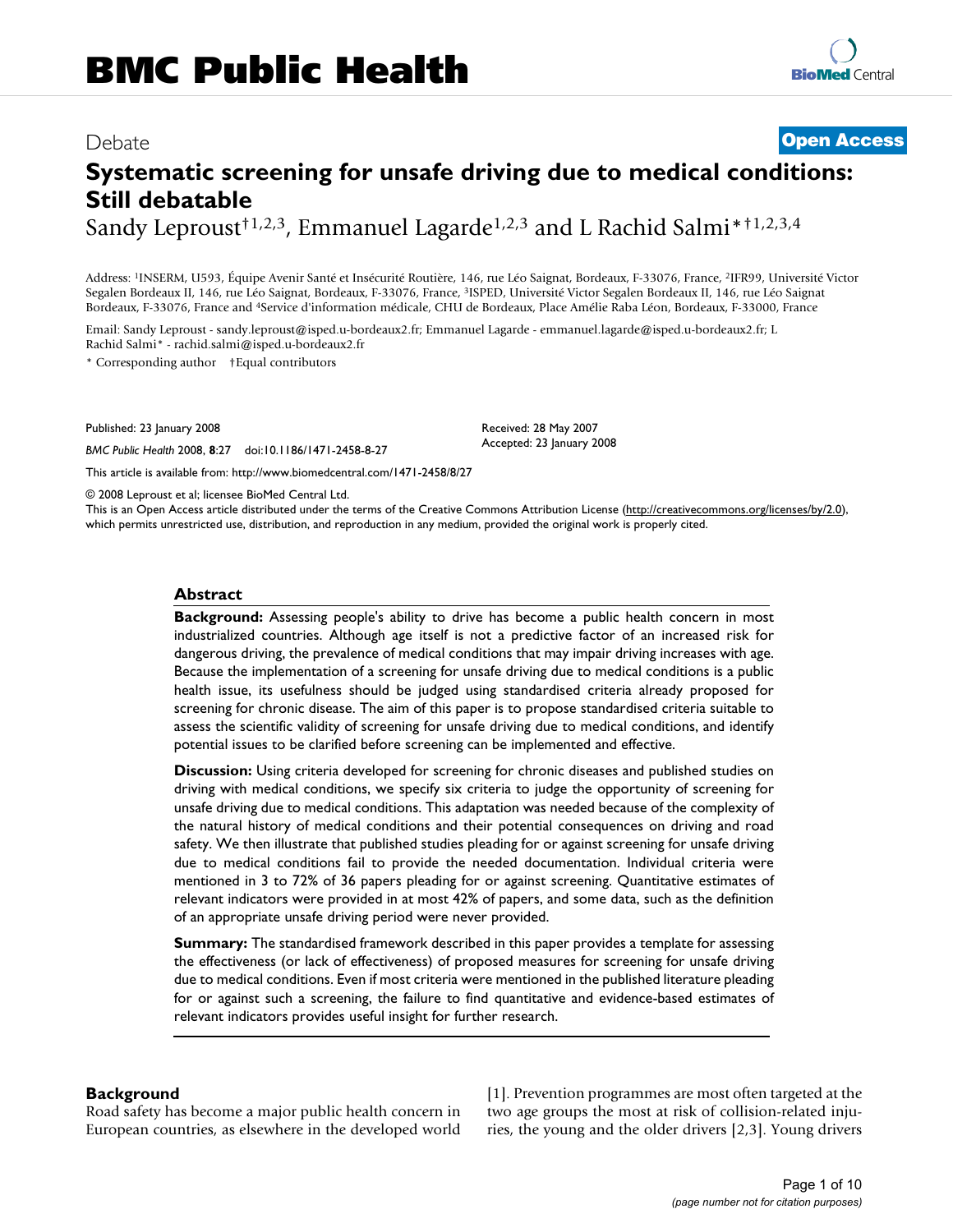are at higher risk of collision because of their risky driving behaviours, whereas older drivers seem to be at higher risk of collisions because of functional impairments [4-7]. In a recent study from the United States [8], drivers aged 15 to 24 years had the highest nonfatal injury rate (1934 per 100 million person-trips), followed by those aged 25 to 64 years; drivers older than 65 years had the lowest nonfatal injury rate (600 per 100 million person-trips) but a higher fatal injury rate than middle-aged drivers (15 versus 8 per 100 million person-trips). The apparent overrepresentation of older drivers in fatal collisions is related to their greater physical frailty and vulnerability to injury when involved in a collision [8]. Although age itself is not a predictive factor of an increased risk for dangerous driving, the prevalence of medical conditions that may impair driving ability increases with age.

To deal with adverse consequences of driving with medical conditions, countries, states or provinces have adopted contrasting policies, including standard periodic renewals of the driving license [9,10], age-based license renewal procedures [6], or, as is the case in France, no policy [1]. These procedures are often simple administrative renewal of the license; in other places applicants must perform tests such as vision tests, or even road tests when specific medical conditions are present [11-13]. Drivers who fail the tests may have their driving privileges revoked, or driving restrictions. However, these official guidelines are often based on expert opinions rather than on documented and critically assessed evidence [14-16].

Because the implementation of screening for unsafe driving due to medical conditions is a public health issue, its usefulness should be judged using guidelines and standardised criteria already proposed for screening for chronic diseases [17]. As in usual screening programmes, indeed, it is important to balance potential positive and negative effects. Moreover, as driving is an essential component of daily living and a major skill potentially needed for independence in everyday adult life, screening measures may have unwanted harmful consequences [1,18,19].

The aim of this paper is to propose standardised criteria suitable to assess the scientific validity of screening for unsafe driving due to medical conditions, and identify potential issues to be clarified before screening can be implemented and effective. Even if the literature is mainly targeted at older drivers, we provide a generalized framework to judge the indication of screening for any medical conditions, age groups, strategies, and types of interventions. We also illustrate the need for such a standard through a survey of published studies pleading for or against screening for unsafe driving, that fail to provide appropriate data.

#### **Discussion**

Using existing criteria developed by Wilson and Jungner in 1968 for screening for chronic diseases [20], then adapted in different fields such as cancer [21], blood transfusion [22], or psychotic disorders [23], and published studies dealing with driving with medical conditions, we specified a general framework providing six criteria to judge the opportunity of screening for unsafe driving due to medical conditions. These criteria are translated into six key questions and related public health indicators.

#### *Criteria for the indication of screening for unsafe driving*

*Are the consequences of the medical condition on road safety severe enough to move from an individual medical decision making to a systematic screening programme?*

To justify a screening programme, there should be: 1/ a high frequency of the medical condition possibly associated with unsafe driving, i.e. a high prevalence in the general population; 2/ a high proportion of individuals with the medical condition who are current drivers; 3/ a high proportion of drivers with the medical condition who really become unsafe drivers; and 4/ a documented higher risk of collision in those drivers who are unsafe because of the medical condition. Estimation of these indicators is difficult as they are strongly related to self-regulation strategies potentially adopted by impaired road users (Figure 1). Some individuals, aware of their diminishing driving abilities, may stop driving, thus do not represent a road safety problem anymore [24]. Other self-regulation strategies involve driving behaviours that allow drivers to remain safe, despite the medical condition [25,26]. For instance, drivers may avoid challenging and at-risk situations (such as left turns) and thus will not be at higher risk of collision [27]. It is thus important to take into account these potential strategies when assessing the actual severity of the consequences of medical conditions on road safety.

#### *Is the potentially unsafe driving period long enough to be detected and to implement an effective early intervention?*

To implement an early intervention, whatever the context, one must be able to identify a period during which the inability to drive can be detected, and an intervention could be effective. This period, referred to in other contexts as the preclinical phase [17], could be called here the "unsafe driving" period. The unsafe driving period starts when the actual driving performances of the individual become systematically lower, because of the medical condition, than the performances needed to drive safely (Figures 2a and 2b). This period must be long enough to allow early detection of unsafe driving, and implement an early effective intervention, before the lower performances actually result in a collision.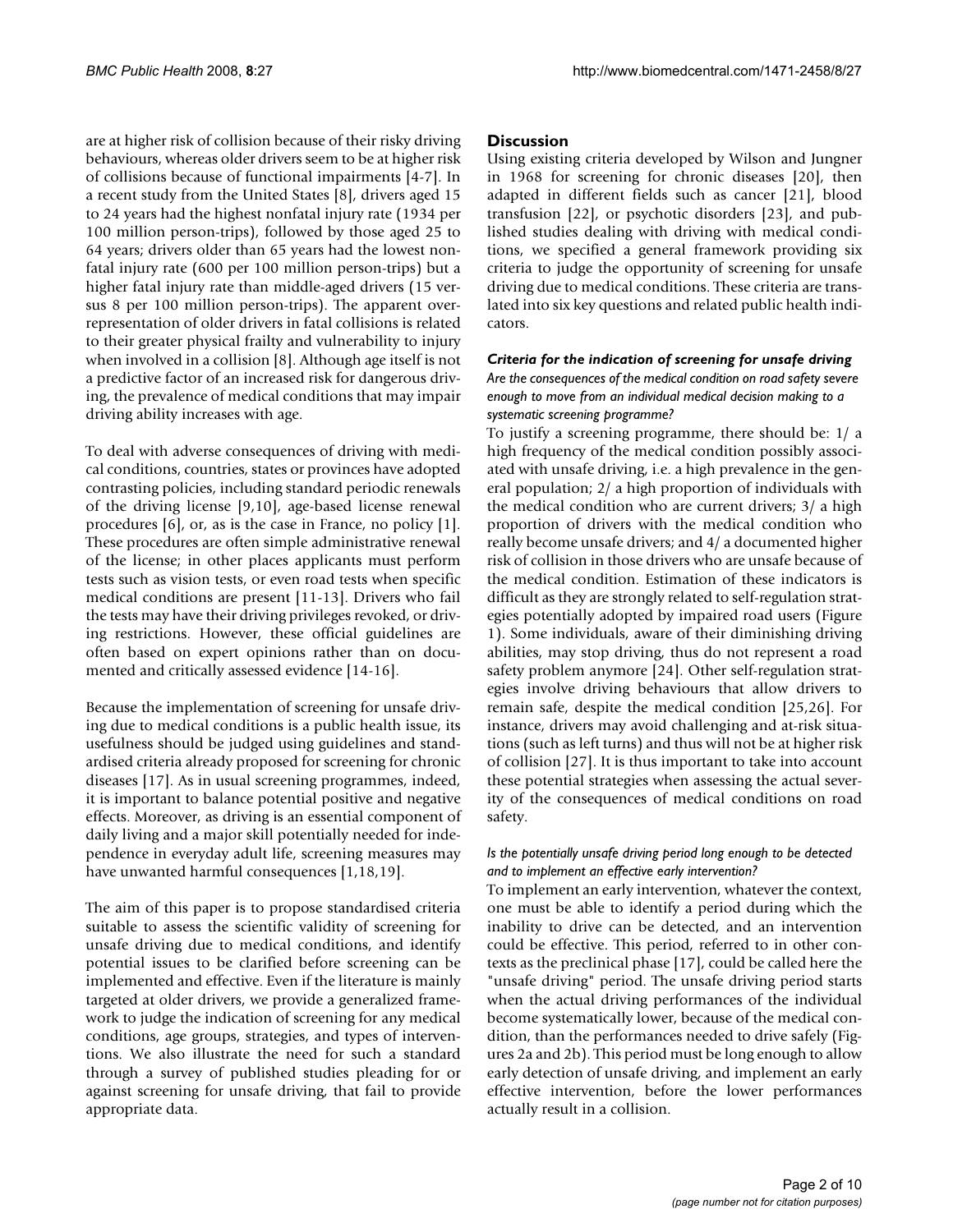

**Natural history and impact of a medical condition on road safety, with and without screening.** Is<sub>1</sub> to Is<sub>4</sub> are indicators of severity, Fms is a potential modifier of the indicators of severity;  $\lvert \mathbf{pe}_1 \rvert$  and  $\lvert \mathbf{pe}_2 \rvert$  are indicators of potential expected positive effects of the early intervention;  $\ln e_1$  to  $\ln e_5$  are indicators of potential expected negative effects of the early intervention; Ip<sub>1</sub> to Ip<sub>3</sub> are indicators of performance of screening tools required to detect unsafe driving (see text for details).

The definition of the unsafe driving period could be based on models of driver behaviour [28] such as the task-capability interface model [29], which takes into account the interaction between task demand and capability. The problem is that many corresponding parameters are unknown. Firstly, we do not know, for most medical conditions, the shape of the evolution of the performances of the driver (capability) [30]. This shape is likely to depend on the natural history of the medical condition, the initial ability of the driver (i.e. driving skills, as influenced for instance by experience), and the driving behaviour (selfregulation strategies to avoid difficult or at-risk situations). Secondly, the shape of the evolution of performances needed to drive safely (task demand) is also unknown as these needs are sensitive to environmental factors, risk exposure, the initial ability of the driver, and his/her driving behaviour. As illustrated in Figure 2a, a driver with a medical condition (or any driver as a matter of fact) could be at higher risk of collision due to an acute increase of the task demand because of environmental factors, or an acute decrease of the capability of the driver, independently of the medical condition. For instance, hearing the bad news can detract from driver competence to yield a somewhat lower level of capability [31].

Another sensible hypothesis is that the driver compensates the risk of collision related to the medical condition by adopting self-regulation strategies and thus decreasing the task demand. This can theoretically postpone (Figure 2b), or completely avoid the entry into the unsafe driving period (Figure 2c). These uncertainties highlight the difficulty to define the starting point of the unsafe driving period, and, consequently, the threshold below which observed performances are actually dangerous, and the appropriate interval between two screens.

#### *Is there a reliable and valid test to detect unsafe driving and predict the risk of collision?*

A screening programme can be considered only if there is a reliable and valid test during the potential unsafe driving period. The reliability and the validity of the tests are defined as for screening for chronic disease, i.e. respectively by the inter- and intra-observer reproducibility of the test and the sensitivity and specificity in the unsafe driving period. Moreover, the screening test should be easy to administer, brief and cost-effective.

The main difficulty in applying this criterion is the existence of three levels of performances of the test potentially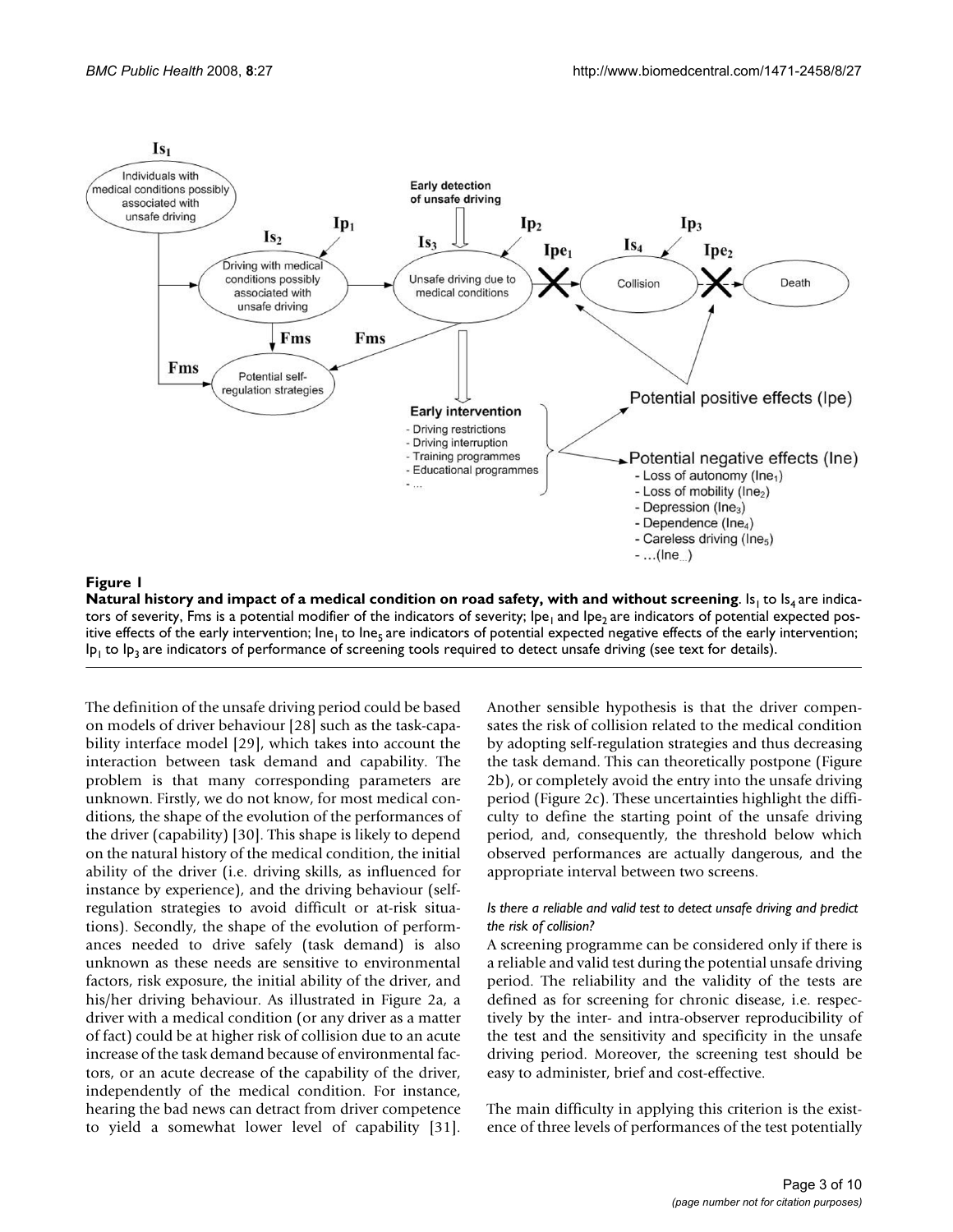

**Hypothetical illustrations of the definition of the potential unsafe driving period**. Dark line is the evolution of the observed performances of the driver; light line is the evolution of the performances needed to drive safely; actual shapes are unknown and hypothetical. a) possible typical situation: the increased risk of collision is due to an acute increase of the performances needed to drive safely (point 1), to an acute decrease of actual performances of the driver (point 2), or because the driving performances of the driver with a medical condition become systematically lower than the performances needed to drive safely (unknown position of point 3). b) the self-regulatory strategies delay the entry in the potential unsafe driving period (shift of point 3). c) the self-regulatory strategies avoid the entry in the potential unsafe driving period.

considered (noted Ip<sub>1</sub> to Ip<sub>3</sub> in Figure 1). The need for valid and reliable screening tools applies to: 1/the diagnosis of the medical condition; 2/the detection of unsafe behaviours due to this medical condition; and 3/the prediction of the actual risk of collision of a driver diagnosed unsafe. Availability of screening tools for the diagnosis of the medical condition is not the major issue here, as such tests are usually available, for instance for clinical purposes.

The main issue lies in the availability of tools to detect unsafe driving due to the medical condition and to predict the real-condition risk of collision of the driver considered unsafe. In other terms, detection of the medical condition or of so-called unsafe behaviours is only acceptable if these behaviours have been demonstrated to be good proxy markers of the actual risk of collision and its severe consequences [19]. Indeed, the aim of the screening test is not only to distinguish drivers who pass or fail the test but to detect drivers who are really at risk of severe collisions. For instance, when assessing driving ability of older driv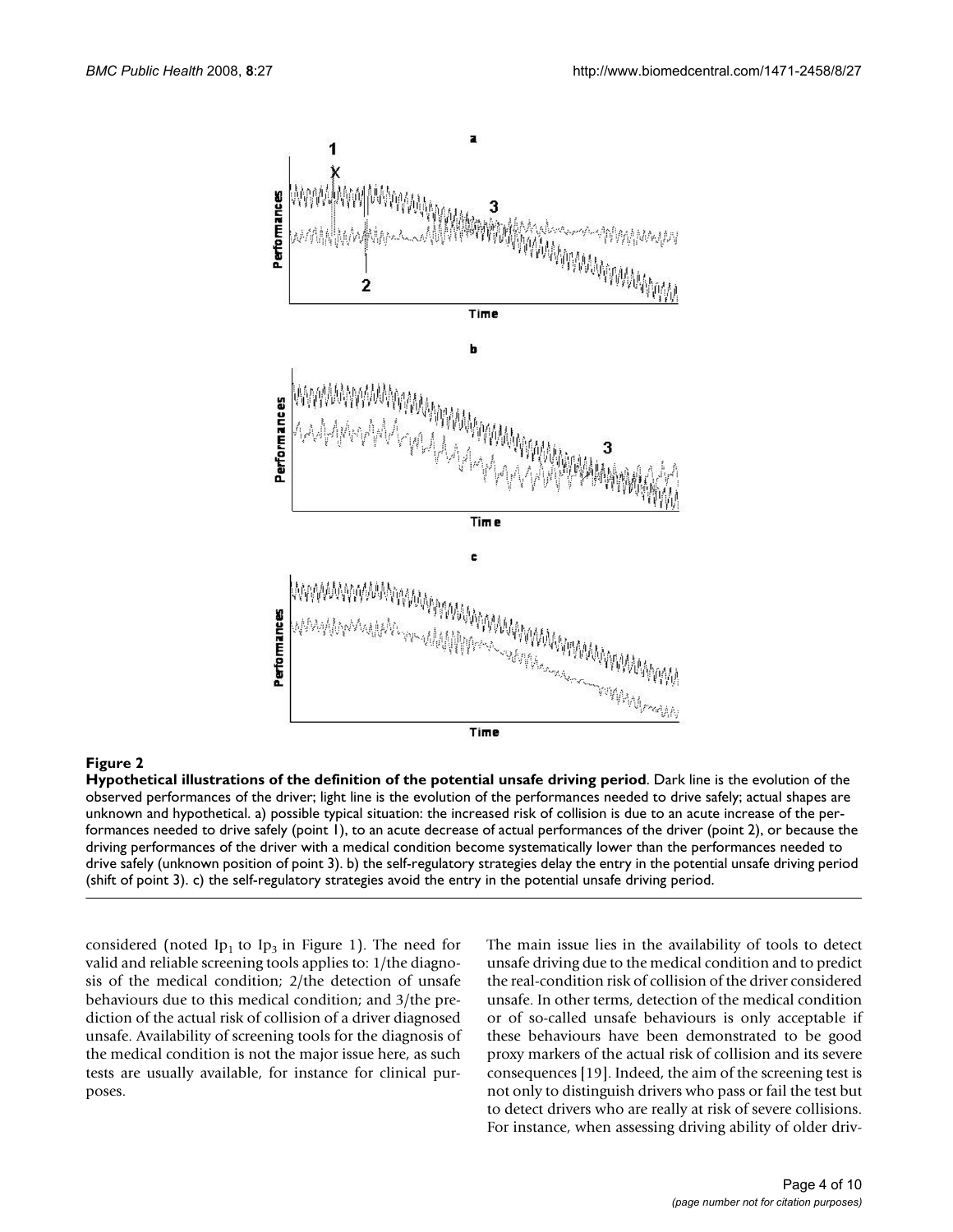ers with dementia, there is no test today that is both applicable and clearly and strongly associated with future collisions [19]. For instance, on-road assessment is considered as the "gold standard" evaluation of driving competence for driver with dementia, but it is expensive, based on subjective criteria, and not standardised [19].

Another key issue is whether the best context to assess the ability to drive is the general population of all drivers (systematic screening), or medical contacts for other reasons (case-finding). A recent study of the association between a medical contact and the risk of road-vehicle collisions in older drivers from Quebec indicated that a recent medical contact is associated with an increased risk of crash, thus could represent an opportunity to detect drivers potentially at risk [32].

*What should be the early intervention for drivers diagnosed unsafe?* The first step is to choose the type of early intervention to impose on drivers diagnosed unsafe. Early interventions most often proposed in the literature range from educational or training programmes to promote safe mobility [33,34] to driving restrictions (geographic areas, hours, type of roads...), including driving cessation [10,35,36]. The latter would be the most logical intervention if the only criterion for judging effectiveness were the impact on the risk of collision. However, the effectiveness of an early intervention is the level to which this intervention meets this objective (number of collisions avoided, possibility to keep driving, and thus to assure mobility), taking into account potential negative effects of this intervention. Indicators of potential positive effects (Ipe<sub>1</sub> and Ipe<sub>2</sub> in Figure 1) of an early intervention such as driving cessation could be the number of saved lives or the reduction of the risk of severe injuries since the intervention has been implemented [10,35,36], or, if the intervention is an educational programme, the increase in self-awareness and self-regulatory processes [33,34]. On the other hand, potential negative effects of the intervention (Ine<sub>1</sub> to Ine<sub>5</sub> in Figure 1), related to an inappropriate and premature cessation of driving, could be a loss of autonomy or mobility, depression, and the difficulty to access to alternative modes of transportation [19]. Therefore, the main difficulty is to choose the type of intervention to implement according to the published evidence on its potential effectiveness.

#### *Would the proposed screening programme result in more good than harm?*

Beyond the effect of the intervention in drivers diagnosed unsafe, evaluation of the screening programme should also consider the effect of the programme for all the targeted population, including drivers who are not unsafe. The acceptability of both the considered early intervention (discussed above in the 4th criterion) and of the screening procedures for all drivers targeted should be assessed. Safe and simple screening procedures would be better accepted. For instance, it is unclear whether an assessment of driving abilities using a driving simulator would be better accepted than an on-road driving test. Good validity and reliability of screening tests are also of major importance in the acceptability of the programme, as it is important to minimize the false negatives (falsely reassuring) and false positives (falsely labelling and penalizing). Minimizing the number of false positives is even more important, given that the risk of collision (mostly an issue in truly unsafe drivers) is likely to be lower than the risk of potential adverse consequences (an issue for all positive drivers). These negative consequences (loss of autonomy, need to use other modes of transportation, depression...) would be even less acceptable for drivers wrongly diagnosed unsafe.

#### *Would the minimal resources required to implement an effective screening programme be acceptable to the society?*

Implementation of an effective and safe screening programme can only be considered if the increase in resources needed to reach the objectives is acceptable to the decision maker and the society. It should consider: 1) the minimal resources requirements needed to maximize the positive effects and minimize the negative effects, including administrative and technical resources (diagnosis of unsafe driving, implementation and follow-up of the early intervention) and human resources (health professionals involved in the process); 2) the costs of implementing all these elements of the screening programme; and 3) whether the expected effects justify the costs using for instance decision analysis methods. Indeed, routine screening with diagnostic tests lacking validity will be costly, as this would target many drivers for further evaluations, such as on-road tests, and would overwhelm existing resources.

#### *Critical analysis of published articles pleading for or against screening*

#### *Search and study sampling*

Studies potentially eligible were to be published articles in peer-reviewed journals, and to explicitly plead for or against a screening programme to detect unsafe driving due to medical conditions. This information could be provided in the title, the objective, the abstract or the discussion of the article. Potentially eligible studies have been assessed against the inclusion criteria by one reviewer (SL) and, if any doubt, by a second reviewer (LRS).

Electronic searches have been undertaken using MEDLINE, EMBASE, PASCAL and FRANCIS databases to search articles published from January 1985 to December 2006 (Table 1). We considered original studies, editorials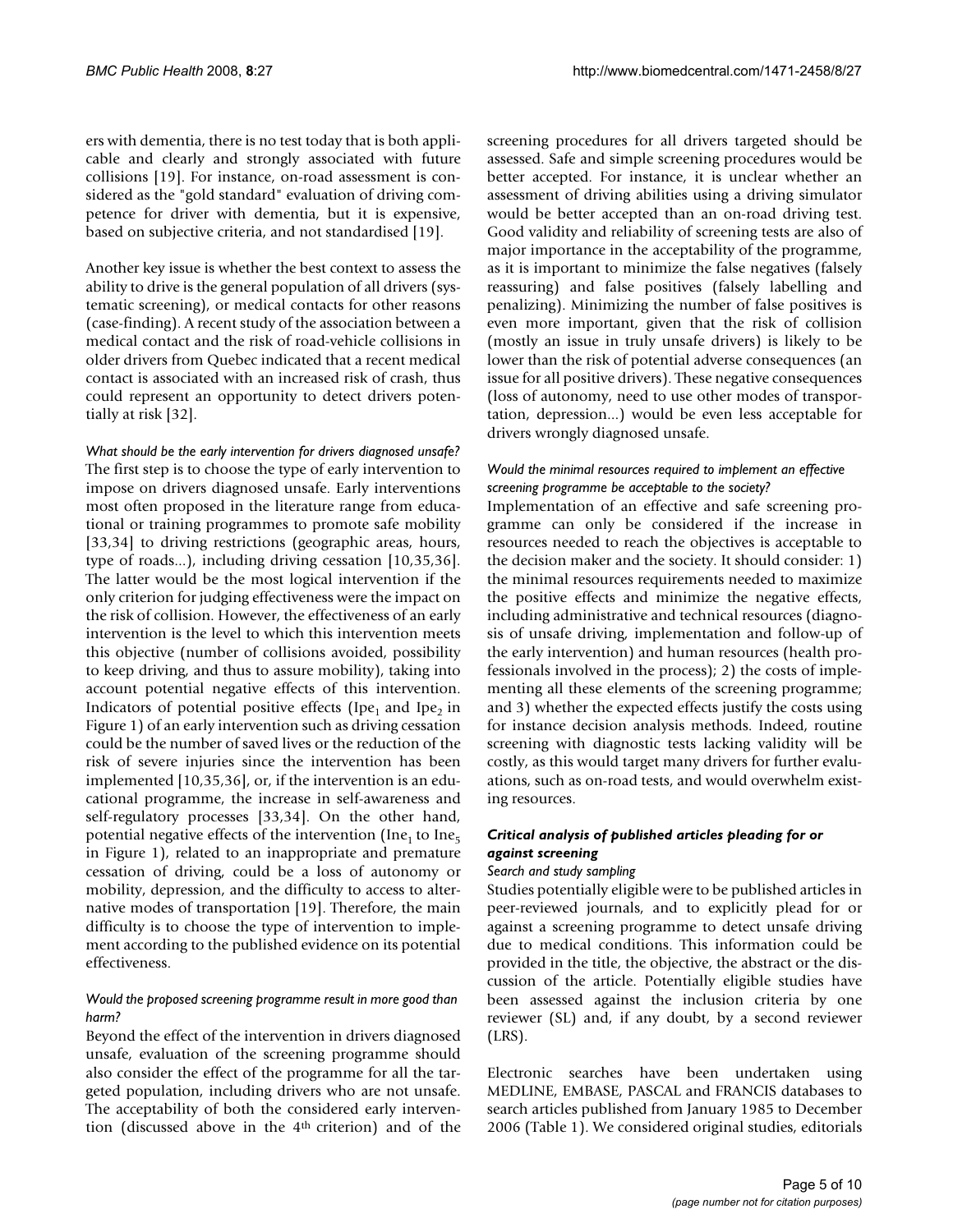**Table 1: Search terms used to identify potentially eligible articles**

| Database                         | <b>Search terms</b>                            |
|----------------------------------|------------------------------------------------|
| <b>MEDLINE</b>                   | "accidents, traffic/prevention and control"    |
|                                  | AND "automobile driver examination"            |
|                                  | or                                             |
|                                  | "accidents, traffic/prevention and control"    |
|                                  | AND "automobile driving" AND "screening"       |
|                                  | or                                             |
|                                  | "accidents, traffic/prevention and control"    |
|                                  | AND "automobile driving" AND "mass screening"  |
| <b>FMBASF</b>                    | "automobile driving" AND "screening"           |
| <b>FRANCIS/</b><br><b>PASCAL</b> | "vehicle driving" AND "performance evaluation" |
|                                  | or                                             |
|                                  | "vehicle driving" AND "medical screening"      |

or reviews published in English, Spanish or French. We also updated the search using the Safetylit website [37]which provides an updated literature on injury prevention and safety promotion with a special section "transportation issues".

The selected studies were then assessed using a standard form listing the criteria for the usefulness of screening for unsafe driving due to medical conditions (Table 2). We counted how many of these studies pleading for or against such a screening programme had mentioned the criteria and how many studies provided relevant quantitative estimates to document these criteria.

#### *How criteria are met in published studies pleading for or against screening*

Electronic searches and updates yielded 225 potentially eligible studies. Only 62 papers were articles published in peer-reviewed journals, and related to the issue of unsafe driving due to medical conditions. Of these 62 papers, 36 explicitly pleaded for (18 papers) or against screening (18 papers) and were included in the analysis [2,3,5- 7,9,10,19,27,30,33-36,38-59]. Almost all studies dealt with screening of cognitive impairments in older drivers. The percentage of papers mentioning relevant criteria ranged from 3% to 70% (Table 2).

#### *Consequences of medical conditions on road safety are poorly documented*

A majority of papers (70%) mentioned this criterion, and documented both the prevalence of the medical condition and the proportion of individuals with the medical condition who drive, but failed to document the frequency of self-regulation strategies and the impact on road safety. Three studies pleading for screening indicated that the prevalence of dementia ranged from 2 to 8% for people aged 65 years and over, and 80% for 80 years and over [7,19,45]. One study pleading for the usefulness of screening for driver sleepiness indicated that the prevalence of obstructive sleep apnoea (OSA) ranged from 2% to 8% [51].

**Table 2: Criteria used in 36 published papers pleading for or against screening for unsafe driving. 36 published papers include 29 original studies, 4 literature reviews and 3 editorials; documented means that quantitative estimates were provided, indicators in parentheses are defined in figure 1**

| Criteria and corresponding indicators                                                       |    | Mentioned       |    | Documented |  |
|---------------------------------------------------------------------------------------------|----|-----------------|----|------------|--|
|                                                                                             | n  | ℅               | n  | ℅          |  |
| I. Are the consequences of the medical condition on road safety severe enough?              |    | 70              | 14 | 39         |  |
| High prevalence of the medical condition $(Is1)$                                            |    | 42              |    | п          |  |
| High proportion of individuals with medical condition who drive $(Is2)$                     |    | 28              |    |            |  |
| High proportion of drivers with medical condition who become unsafe $(Is_3)$                |    | 0               |    |            |  |
| Higher risk of collision of unsafe drivers due to medical condition $(Is_4)$                |    | 58              |    |            |  |
| Frequency of potential self-regulation strategies (Fms)                                     |    | 33              |    |            |  |
| 2. Is the potentially unsafe driving period defined and long enough?                        |    |                 |    |            |  |
| Definition of a potential unsafe driving period                                             |    | 0               |    |            |  |
| Length of the unsafe driving period                                                         |    |                 |    |            |  |
| 3. Is there a reliable and valid test?                                                      |    | 67              | 13 | 36         |  |
| Performance of diagnostic test to detect medical conditions $(1p_1)$                        |    | $\overline{14}$ |    |            |  |
| Performance of diagnostic test to detect unsafe driving $(lp_2)$                            |    | 50              | 12 | 33         |  |
| Prediction of collision risk $(h_3)$                                                        |    | 39              | 6  | 17         |  |
| 4. What should be the early intervention for drivers diagnosed unsafe?                      |    | 55              | 15 | 42         |  |
| Nature of intervention                                                                      | 13 | 36              |    | 19         |  |
| Expected positive effects (lpe)                                                             |    | 30              |    | 19         |  |
| Expected negative effects (lne)                                                             |    | 33              |    |            |  |
| 5. Would the proposed screening programme result in more good than harm?                    |    | 53              |    |            |  |
| 6. Would the minimal resources required to implement the screening programme<br>acceptable? |    | 22              |    |            |  |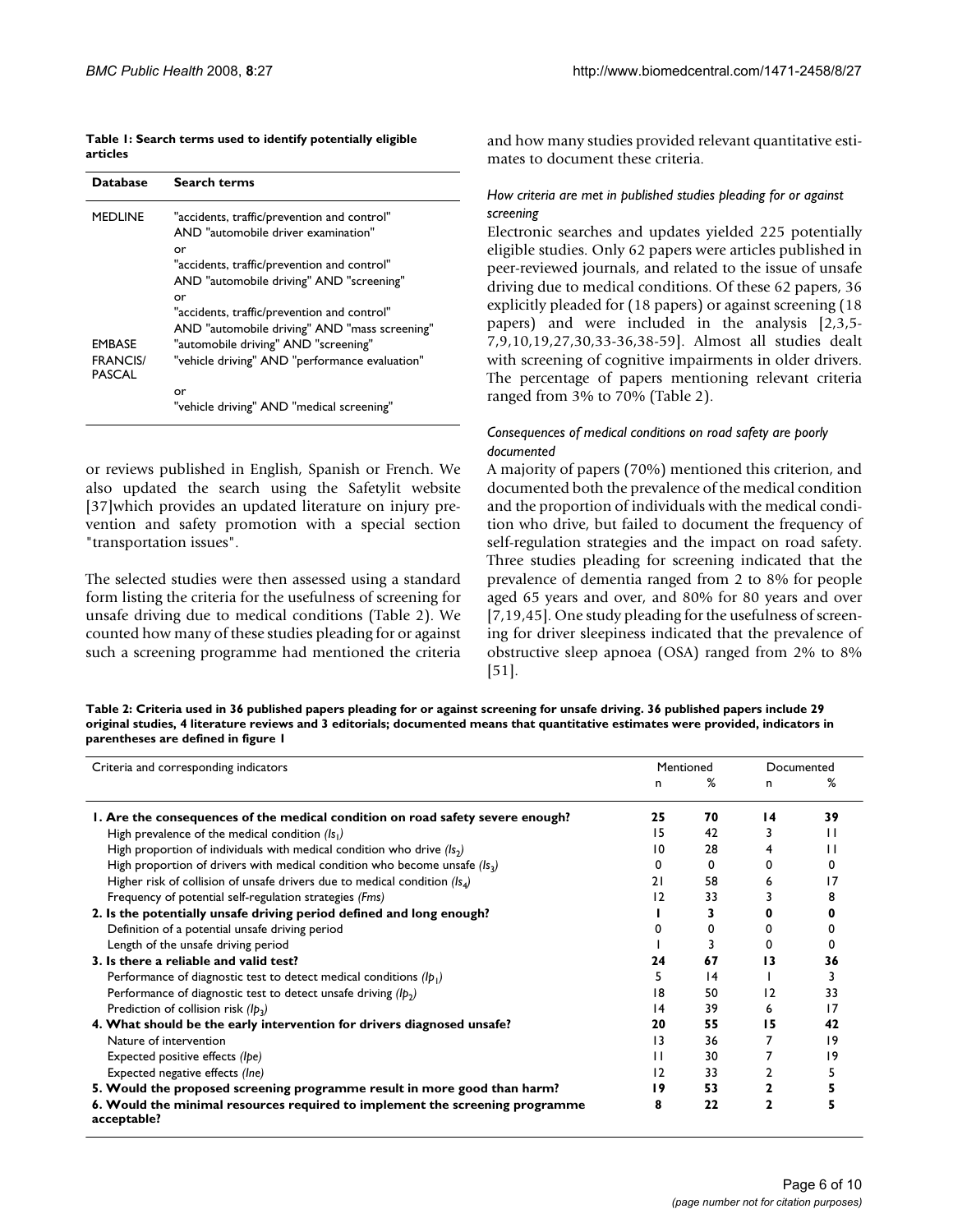Two studies pleading for screening documented that almost 30% of patients with dementia are active drivers for approximately 4 years following the diagnosis [19,45]. Only three studies (all pleading for screening) provided information on potential self-regulation strategies [27,38,47] and showed an effect of age on all driving habits: drivers aged 75 and over drive less often at night, and avoid difficult situations [27]. However there was no evidence that these changes in driving habits were related to a lower collision rate [27]. From 22 to 50% of patients with Alzheimer disease stopped driving because of their cognitive problems [38,47]. The proportion of drivers with a medical condition, who were still driving was often mentioned by the authors, but quantitative estimates were lacking. Arguments on self-regulation strategies of older drivers with medical conditions were most often reflecting the opinion of the authors rather than scientific evidence.

No paper distinguished drivers with medical conditions who are still safe drivers from those who really have become unsafe. Quantitative estimates of the risk of collision of drivers with medical conditions were rarely provided: one study pleading for screening of drivers with dementia estimated that the relative risk (RR) of collision was between 2 and 5 compared to non-demented drivers [45]; for young drivers with attention-deficit/hyperactivity disorder (ADHD), one study pleading against screening reported an RR of 1.54 [46]; finally, for male drivers with OSA and aged 36 to 60 years (whose screening was judged indicated by Pierce et al), the reported RR was 3 [51]. For other conditions, no evidence was reported on the relation between these medical conditions and a proven higher risk of collisions.

#### *The definition of a potential unsafe driving period is never mentioned nor documented*

This was the most important limitation of published studies pleading for or against screening, for any kind of medical condition.

#### *The performance of potential screening tools to detect unsafe drivers and predict the risk of collision are poorly documented*

The performance of potential screening tools was mentioned in 50% of the papers, but studies failed to document the validity of these tests to detect driving competency and predict the risk of collision. Two studies pleading for screening of older drivers with dementia indicated that the Useful Field Of View (UFOV) was the best developed screening measure for visual attention [19,33]. Dobbs et al also indicated that the Mini Mental State Examination (MMSE) is of questionable utility for predicting driving competence and suggested that the Clinical Dementia Rating (CDR) could be used to assess driving competence [19]. Another study pleading for screening of older drivers with dementia concurred [38].

Finally, Ducheck et al. [39], also pleading for screening, along with Dobbs et al. [19], considered that on-road assessment was the "gold-standard" evaluation to assess driving ability but had several limits. Screening tests proposed by the authors were often screening tools developed to detect the medical condition but with no proven validity to detect driving competency. This is related to the lack of insight in the distinction between the medical condition and the inability to drive.

The prediction of collision risk was considered in almost 40% of the papers but poorly documented. Two studies, one pleading for and one against screening, found that poor performance on neuropsychological tests assessing cognitive abilities is related to future collisions (RR ranging from 1.5 to 3) [56,57], whereas another study, also pleading for screening, claimed that these tests were not sufficiently correlated with future collisions to be valid predictors [19]. One study pleading for screening for visual impairment highlighted that older drivers with a 40% or greater impairment in the UFOV were 2.2 times more likely to be involved in a collision during the 3 years of follow-up [50]. The main weakness of the studies pleading for one test or another was that the predictive value was most often estimated from the correlation with performance on an on-road test or a simulator, without documentation that these results were correlated with driving ability in real condition.

#### *The effectiveness of potential early interventions for drivers diagnosed unsafe is poorly documented*

Characteristics of the considered early intervention were mentioned in 55% of the studies. Both potential positive and negative effects of the intervention were mentioned in two-thirds of the papers. However, these potential positive effects were poorly documented and quantitative estimates of the incidence of unwanted consequences were scarce.

The best evidence of potential expected positive effects, provided by two studies pleading for screening of older drivers with dementia, was that: 1) an educational intervention could promote self-awareness and self-regulatory processes [33], and 2) restricted licenses to less demanding situations would allow the demented driver with limited competences to drive safely [19]. Another study (against screening) provided quantitative data on the expected positive effect of in-person license renewal, showing that this intervention was associated with a lower fatality rate ( $RR = 0.83$ ); however vision and road tests were not associated with additional benefits [10]. In the study of Marshall et al. [35], pleading for restricted policies for medical impairments, restricted licensing appeared to decrease rates of traffic violations (RR = 0.93), and collision rates (-12%). In another study pleading for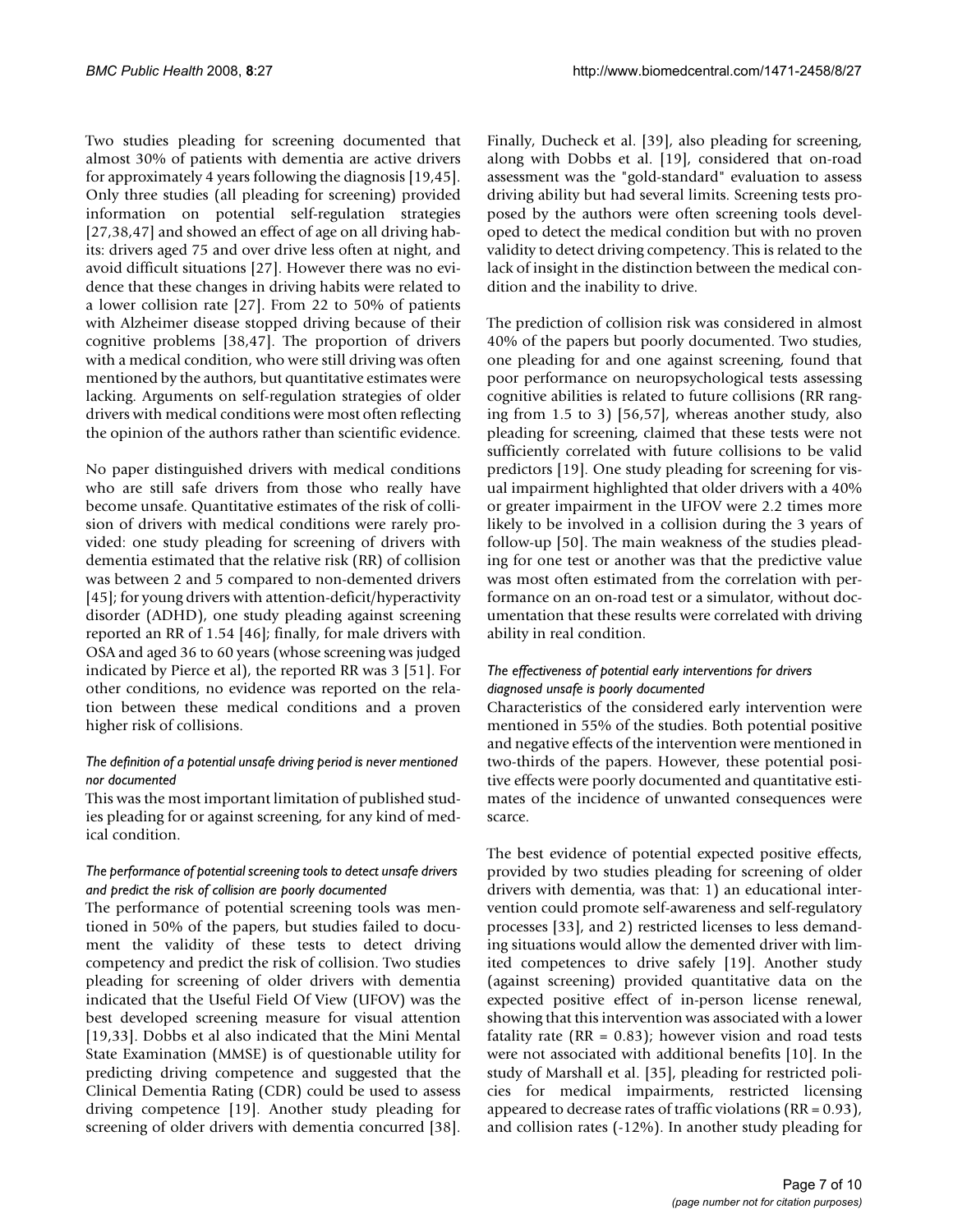screening, vision policies targeted at drivers 60 years and over were significantly associated with lower fatality rates, with a 12% decrease over a 3-year period [36]. In 2004, Owsley et al. [34] found that an educational programme for visual impairment did not enhance driver safety, moderating the indication of such a screening.

Only two studies provided data on the potential negative effects of the intervention. Dobbs et al. [19], although pleading for screening, argued that using a "co-pilot" is not effective since the driver needs attention both on the road and on the "co-pilot" and thus performs less well; they also argued that driving cessation can be difficult for many patients with dementia and their caregivers who have to deal with the loss of mobility. Finally, in one study pleading against screening, mandatory testing was associated with a higher risk of collision compared to no testing  $(RR = 1.15)$  [9].

#### *The balance between benefits and risks of the screening programme is almost never documented*

The acceptability of the programme was mentioned in 53% of the papers. The study of Hakamies et al. [43] evaluated the potential safety effect of age-related medical screening in Finland, compared to Sweden where no medical screening exists. They demonstrated that age-related variation of vehicle collision and fatality trends was similar in both countries, suggesting that there was no safetyrelated reason to implement age-based medical screening for older drivers. Moreover, many disadvantages and risks are associated with age-based screening, such as the transfer to riskier travel modes [39] or the induced premature cessation of driving and subsequent immobility [40].

#### *The poor feasibility of screening is well documented by two costeffectiveness analyses*

The feasibility and efficiency of the screening programme was only mentioned in 20% of the papers. Two published analyses showed that expected benefits of a screening targeted to older drivers with cognitive impairment are very limited compared to expected costs. In the cost-benefit analysis of Retchin et al. [52], screening for dementia in older drivers every 5 years was associated with a benefit lower than one day of life gain. In the analysis of Viamonte et al. [59], a mass intervention targeted to all older drivers was more cost-effective than a screening programme. None of these analyses considered side effects of screening.

### **Summary**

The standardised framework described in this paper provides a template for assessing the effectiveness (or lack of effectiveness) of proposed measures for screening for unsafe driving due to medical conditions. Indeed, even if most of the defined criteria were mentioned in the published literature, there is a lack of quantitative and evidence-based estimates of relevant indicators that essentially exist for older drivers with cognitive impairment. Although many official guidelines and recommendations provide, for example in France, a list of medical conditions potentially incompatible with driving (for instance psychotic disorders, excessive sleepiness, severe and permanent cardiac insufficiency...), there is no data, in published studies pleading for or against screening, allowing to judge the need for screening for unsafe driving due to these medical conditions.

Identification of potential issues provides useful insight for further research. Importantly, we need more data on self-regulation strategies potentially adopted by drivers with medical conditions to accurately estimate their real impact on driving exposure and the risk of collision. Although there is evidence that some medical conditions (sleep apnoea, visual impairment, dementia, epilepsy or diabetes) are statistically associated with a higher risk of collision, these associations are usually not clinically meaningful. Most studies considered that having the medical condition (whatever the severity) implied unsafe driving. It is actually difficult to distinguish drivers with the medical condition who become at a clinically higher risk of collision [60-62]. We also dramatically need to document the unsafe driving period. Finally, there is no consensus today on a valid and reliable screening tool to detect unsafe driving and predict the risk of collision in real conditions, and on an early effective intervention, accepted by unsafe drivers and the society. A cohort study would be the best design to get the information needed.

#### **Competing interests**

The author(s) declare that they have no competing interests.

#### **Authors' contributions**

SL and LRS contributed equally to the elaboration of the criteria, evaluation of the literature, drafting and critical revision of the manuscript. EL critically assessed the concepts developed in the manuscript, at several stages of their development. SL, EL and LRS read and approved the final version of the manuscript.

#### **References**

- 1. White S, O'Neill D: **[Health and relicensing policies for older](http://www.ncbi.nlm.nih.gov/entrez/query.fcgi?cmd=Retrieve&db=PubMed&dopt=Abstract&list_uids=10754372) [drivers in the European union.](http://www.ncbi.nlm.nih.gov/entrez/query.fcgi?cmd=Retrieve&db=PubMed&dopt=Abstract&list_uids=10754372)** *Gerontology* 2000, **46:**146-152.
- 2. Hakamies-Blomqvist L: **Are there safe and unsafe drivers?** *Transportation Research Part F: Traffic Psychology and Behaviour Older drivers' safety and mobility: Current and future issues* 2006, **9:**347-352.
- 3. Fitten LJ: **[Driver screening for older adults.](http://www.ncbi.nlm.nih.gov/entrez/query.fcgi?cmd=Retrieve&db=PubMed&dopt=Abstract&list_uids=14557207)** *Arch Intern Med* 2003, **163:**2129-31; discussion 2131.
- 4. Li G, Braver ER, Chen LH: **[Fragility versus excessive crash](http://www.ncbi.nlm.nih.gov/entrez/query.fcgi?cmd=Retrieve&db=PubMed&dopt=Abstract&list_uids=12504143) [involvement as determinants of high death rates per vehicle](http://www.ncbi.nlm.nih.gov/entrez/query.fcgi?cmd=Retrieve&db=PubMed&dopt=Abstract&list_uids=12504143)[mile of travel among older drivers.](http://www.ncbi.nlm.nih.gov/entrez/query.fcgi?cmd=Retrieve&db=PubMed&dopt=Abstract&list_uids=12504143)** *Accid Anal Prev* 2003, **35:**227-235.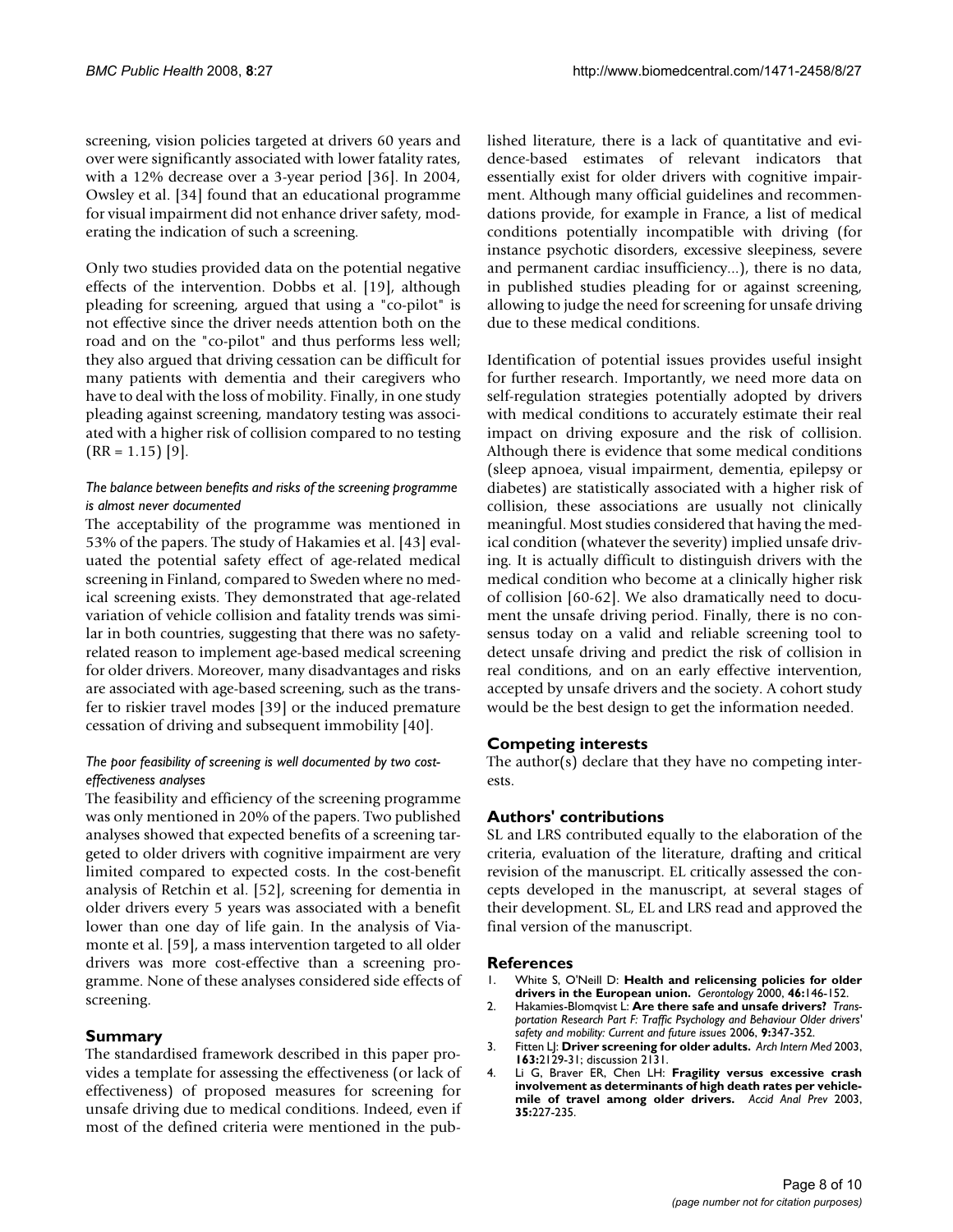- 5. Meuleners LB, Harding A, Lee AH, Legge M: **[Fragility and crash](http://www.ncbi.nlm.nih.gov/entrez/query.fcgi?cmd=Retrieve&db=PubMed&dopt=Abstract&list_uids=16713982) [over-representation among older drivers in Western Aus](http://www.ncbi.nlm.nih.gov/entrez/query.fcgi?cmd=Retrieve&db=PubMed&dopt=Abstract&list_uids=16713982)[tralia.](http://www.ncbi.nlm.nih.gov/entrez/query.fcgi?cmd=Retrieve&db=PubMed&dopt=Abstract&list_uids=16713982)** *Accid Anal Prev* 2006, **38:**1006-1010.
- 6. Langford J, Koppel S: **The case for and against mandatory agebased assessment of older drivers.** *Transportation Research Part F: Traffic Psychology and Behaviour Older drivers' safety and mobility: Current and future issues* 2006, **9:**353-362.
- 7. Roche J: **[Driving and Alzheimer's disease.](http://www.ncbi.nlm.nih.gov/entrez/query.fcgi?cmd=Retrieve&db=PubMed&dopt=Abstract&list_uids=16126469)** *Psychol Neuropsychiatr Vieil* 2005, **3:**163-168.
- 8. Beck LF, Dellinger AM, O'Neil ME: **[Motor vehicle crash injury](http://www.ncbi.nlm.nih.gov/entrez/query.fcgi?cmd=Retrieve&db=PubMed&dopt=Abstract&list_uids=17449891) [rates by mode of travel, United States: using exposure-based](http://www.ncbi.nlm.nih.gov/entrez/query.fcgi?cmd=Retrieve&db=PubMed&dopt=Abstract&list_uids=17449891) [methods to quantify differences.](http://www.ncbi.nlm.nih.gov/entrez/query.fcgi?cmd=Retrieve&db=PubMed&dopt=Abstract&list_uids=17449891)** *Am J Epidemiol* 2007, **166:**212-218.
- 9. Langford J, Fitzharris M, Koppel S, Newstead S: **[Effectiveness of](http://www.ncbi.nlm.nih.gov/entrez/query.fcgi?cmd=Retrieve&db=PubMed&dopt=Abstract&list_uids=15545070) [mandatory license testing for older drivers in reducing crash](http://www.ncbi.nlm.nih.gov/entrez/query.fcgi?cmd=Retrieve&db=PubMed&dopt=Abstract&list_uids=15545070) [risk among urban older Australian drivers.](http://www.ncbi.nlm.nih.gov/entrez/query.fcgi?cmd=Retrieve&db=PubMed&dopt=Abstract&list_uids=15545070)** *Traffic Inj Prev* 2004, **5:**326-335.
- 10. Grabowski DC, Campbell CM, Morrisey MA: **[Elderly licensure](http://www.ncbi.nlm.nih.gov/entrez/query.fcgi?cmd=Retrieve&db=PubMed&dopt=Abstract&list_uids=15199034) [laws and motor vehicle fatalities.](http://www.ncbi.nlm.nih.gov/entrez/query.fcgi?cmd=Retrieve&db=PubMed&dopt=Abstract&list_uids=15199034)** *JAMA* 2004, **291:**2840-2846.
- 11. **Physician's Guide to Assessing and Counseling Older Drivers** [<http://www.ama-assn.org/ama/pub/category/10791.html>]<br>Assessing Fitness to Drive, 3rd Edition [http://www.aus
- 12. Assessing Fitness to Drive, 3rd Edition [troads.com.au/aftd/index.html\]](http://www.austroads.com.au/aftd/index.html)
- 13. **Determining Medical Fitness to Operate Motor Vehicles. CMA Driver's Guide, 7th Edition** [\[http://www.cma.ca/index.cfm/](http://www.cma.ca/index.cfm/ci_id/18223/la_id/1.htm) [ci\\_id/18223/la\\_id/1.htm\]](http://www.cma.ca/index.cfm/ci_id/18223/la_id/1.htm)
- 14. Molnar FJ, Patel A, Marshall SC, Man-Son-Hing M, Wilson KG: **[Sys](http://www.ncbi.nlm.nih.gov/entrez/query.fcgi?cmd=Retrieve&db=PubMed&dopt=Abstract&list_uids=17132976)[tematic review of the optimal frequency of follow-up in per](http://www.ncbi.nlm.nih.gov/entrez/query.fcgi?cmd=Retrieve&db=PubMed&dopt=Abstract&list_uids=17132976)[sons with mild dementia who continue to drive.](http://www.ncbi.nlm.nih.gov/entrez/query.fcgi?cmd=Retrieve&db=PubMed&dopt=Abstract&list_uids=17132976)** *Alzheimer Dis Assoc Disord* 2006, **20:**295-297.
- 15. Molnar FJ, Byszewski AM, Marshall SC, Man-Son-Hing M: **[In-office](http://www.ncbi.nlm.nih.gov/entrez/query.fcgi?cmd=Retrieve&db=PubMed&dopt=Abstract&list_uids=15794022) [evaluation of medical fitness to drive: practical approaches](http://www.ncbi.nlm.nih.gov/entrez/query.fcgi?cmd=Retrieve&db=PubMed&dopt=Abstract&list_uids=15794022) [for assessing older people.](http://www.ncbi.nlm.nih.gov/entrez/query.fcgi?cmd=Retrieve&db=PubMed&dopt=Abstract&list_uids=15794022)** *Can Fam Physician* 2005, **51:**372-379.
- 16. Molnar FJ, Patel A, Marshall SC, Man-Son-Hing M, Wilson KG: **[Clini](http://www.ncbi.nlm.nih.gov/entrez/query.fcgi?cmd=Retrieve&db=PubMed&dopt=Abstract&list_uids=17198485)[cal utility of office-based cognitive predictors of fitness to](http://www.ncbi.nlm.nih.gov/entrez/query.fcgi?cmd=Retrieve&db=PubMed&dopt=Abstract&list_uids=17198485) [drive in persons with dementia: A systematic review.](http://www.ncbi.nlm.nih.gov/entrez/query.fcgi?cmd=Retrieve&db=PubMed&dopt=Abstract&list_uids=17198485)** *J Am Geriatr Soc* 2006, **54:**1809-1824.
- 17. Morrison AS: **Screening in Chronic Diseases, 2nd edn.** Oxford Univ. Press, New York; 1992.
- 18. Dubinsky RM, Stein AC, Lyons K: **[Practice parameter: risk of](http://www.ncbi.nlm.nih.gov/entrez/query.fcgi?cmd=Retrieve&db=PubMed&dopt=Abstract&list_uids=10881240) [driving and Alzheimer's disease \(an evidence-based review\):](http://www.ncbi.nlm.nih.gov/entrez/query.fcgi?cmd=Retrieve&db=PubMed&dopt=Abstract&list_uids=10881240) report of the quality standards subcommittee of the Ameri[can Academy of Neurology.](http://www.ncbi.nlm.nih.gov/entrez/query.fcgi?cmd=Retrieve&db=PubMed&dopt=Abstract&list_uids=10881240)** *Neurology* 2000, **54:**2205-2211.
- 19. Dobbs BM, Carr DB, Morris JC: **[Evaluation and management of](http://www.ncbi.nlm.nih.gov/entrez/query.fcgi?cmd=Retrieve&db=PubMed&dopt=Abstract&list_uids=12803692) [the driver with dementia.](http://www.ncbi.nlm.nih.gov/entrez/query.fcgi?cmd=Retrieve&db=PubMed&dopt=Abstract&list_uids=12803692)** *Neurologist* 2002, **8:**61-70.
- 20. Wilson JMG, Jungner G: **The principles and practice of screening for disease.** Geneva, WHO; 1968.
- 21. Smith R: **IARC Handbooks of Cancer Prevention, Volume 7: Breast Cancer Screening.** *Breast Cancer Res* 2003, **5:**216 -2217.
- Salmi LR, Mathoulin S, Perez P, Lawson-Ayayi S: **[\[Screening and](http://www.ncbi.nlm.nih.gov/entrez/query.fcgi?cmd=Retrieve&db=PubMed&dopt=Abstract&list_uids=9333420) [early detection in blood transfusion: when are they indi](http://www.ncbi.nlm.nih.gov/entrez/query.fcgi?cmd=Retrieve&db=PubMed&dopt=Abstract&list_uids=9333420)[cated?\].](http://www.ncbi.nlm.nih.gov/entrez/query.fcgi?cmd=Retrieve&db=PubMed&dopt=Abstract&list_uids=9333420)** *Transfus Clin Biol* 1997, **4:**417-427.
- 23. Cougnard A, Salmi LR, Verdoux H: **[A decade of debate on early](http://www.ncbi.nlm.nih.gov/entrez/query.fcgi?cmd=Retrieve&db=PubMed&dopt=Abstract&list_uids=12505143) [intervention in psychosis: a systematic review of screening](http://www.ncbi.nlm.nih.gov/entrez/query.fcgi?cmd=Retrieve&db=PubMed&dopt=Abstract&list_uids=12505143) [criteria.](http://www.ncbi.nlm.nih.gov/entrez/query.fcgi?cmd=Retrieve&db=PubMed&dopt=Abstract&list_uids=12505143)** *Schizophr Res* 2003, **60:**91-93.
- 24. Freeman EE, Munoz B, Turano KA, West SK: **[Measures of visual](http://www.ncbi.nlm.nih.gov/entrez/query.fcgi?cmd=Retrieve&db=PubMed&dopt=Abstract&list_uids=16127343) [function and time to driving cessation in older adults.](http://www.ncbi.nlm.nih.gov/entrez/query.fcgi?cmd=Retrieve&db=PubMed&dopt=Abstract&list_uids=16127343)** *Optom Vis Sci* 2005, **82:**765-773.
- 25. Keeffe JE, Jin CF, Weih LM, McCarty CA, Taylor HR: **[Vision impair](http://www.ncbi.nlm.nih.gov/entrez/query.fcgi?cmd=Retrieve&db=PubMed&dopt=Abstract&list_uids=12234890)[ment and older drivers: who's driving?](http://www.ncbi.nlm.nih.gov/entrez/query.fcgi?cmd=Retrieve&db=PubMed&dopt=Abstract&list_uids=12234890)** *Br J Ophthalmol* 2002, **86:**1118-1121.
- 26. Cotrell V, Wild K: **[Longitudinal study of self-imposed driving](http://www.ncbi.nlm.nih.gov/entrez/query.fcgi?cmd=Retrieve&db=PubMed&dopt=Abstract&list_uids=10485574) [restrictions and deficit awareness in patients with Alzheimer](http://www.ncbi.nlm.nih.gov/entrez/query.fcgi?cmd=Retrieve&db=PubMed&dopt=Abstract&list_uids=10485574) [disease.](http://www.ncbi.nlm.nih.gov/entrez/query.fcgi?cmd=Retrieve&db=PubMed&dopt=Abstract&list_uids=10485574)** *Alzheimer Dis Assoc Disord* 1999, **13:**151-156.
- 27. Daigneault G, Joly P, Frigon JY: **[Executive functions in the evalu](http://www.ncbi.nlm.nih.gov/entrez/query.fcgi?cmd=Retrieve&db=PubMed&dopt=Abstract&list_uids=11992205)[ation of accident risk of older drivers.](http://www.ncbi.nlm.nih.gov/entrez/query.fcgi?cmd=Retrieve&db=PubMed&dopt=Abstract&list_uids=11992205)** *J Clin Exp Neuropsychol* 2002, **24:**221-238.
- 28. Ranney TA: **[Models of driving behavior: a review of their evo](http://www.ncbi.nlm.nih.gov/entrez/query.fcgi?cmd=Retrieve&db=PubMed&dopt=Abstract&list_uids=7857489)[lution.](http://www.ncbi.nlm.nih.gov/entrez/query.fcgi?cmd=Retrieve&db=PubMed&dopt=Abstract&list_uids=7857489)** *Accid Anal Prev* 1994, **26:**733-750.
- 29. Fuller R: **[Towards a general theory of driver behaviour.](http://www.ncbi.nlm.nih.gov/entrez/query.fcgi?cmd=Retrieve&db=PubMed&dopt=Abstract&list_uids=15784200)** *Accid Anal Prev* 2005, **37:**461-472.
- 30. Waller JA: **[Research and other issues concerning effects of](http://www.ncbi.nlm.nih.gov/entrez/query.fcgi?cmd=Retrieve&db=PubMed&dopt=Abstract&list_uids=1577501) [medical conditions on elderly drivers.](http://www.ncbi.nlm.nih.gov/entrez/query.fcgi?cmd=Retrieve&db=PubMed&dopt=Abstract&list_uids=1577501)** *Hum Factors* 1992, **34:**3-15; discussion 17-24.
- 31. Lagarde E, Chastang JF, Gueguen A, Coeuret-Pellicer M, Chiron M, Lafont S: **[Emotional stress and traffic accidents: the impact of](http://www.ncbi.nlm.nih.gov/entrez/query.fcgi?cmd=Retrieve&db=PubMed&dopt=Abstract&list_uids=15475727) [separation and divorce.](http://www.ncbi.nlm.nih.gov/entrez/query.fcgi?cmd=Retrieve&db=PubMed&dopt=Abstract&list_uids=15475727)** *Epidemiology* 2004, **15:**762-766.
- 32. Leproust S, Lagarde E, Suissa S, Salmi LR: **[Association between](http://www.ncbi.nlm.nih.gov/entrez/query.fcgi?cmd=Retrieve&db=PubMed&dopt=Abstract&list_uids=18056314) [road vehicle collisions and recent medical contact in older](http://www.ncbi.nlm.nih.gov/entrez/query.fcgi?cmd=Retrieve&db=PubMed&dopt=Abstract&list_uids=18056314) [drivers: a case-crossover study.](http://www.ncbi.nlm.nih.gov/entrez/query.fcgi?cmd=Retrieve&db=PubMed&dopt=Abstract&list_uids=18056314)** *Inj Prev* 2007, **13(6):**382-387.
- 33. Bieliauskas LA: **[Neuropsychological assessment of geriatric](http://www.ncbi.nlm.nih.gov/entrez/query.fcgi?cmd=Retrieve&db=PubMed&dopt=Abstract&list_uids=15832896) [driving competence.](http://www.ncbi.nlm.nih.gov/entrez/query.fcgi?cmd=Retrieve&db=PubMed&dopt=Abstract&list_uids=15832896)** *Brain Inj* 2005, **19:**221-226.
- 34. Owsley C, McGwin G Jr., Phillips JM, McNeal SF, Stalvey BT: **[Impact](http://www.ncbi.nlm.nih.gov/entrez/query.fcgi?cmd=Retrieve&db=PubMed&dopt=Abstract&list_uids=15026102) [of an educational program on the safety of high-risk, visually](http://www.ncbi.nlm.nih.gov/entrez/query.fcgi?cmd=Retrieve&db=PubMed&dopt=Abstract&list_uids=15026102) [impaired, older drivers.](http://www.ncbi.nlm.nih.gov/entrez/query.fcgi?cmd=Retrieve&db=PubMed&dopt=Abstract&list_uids=15026102)** *Am J Prev Med* 2004, **26:**222-229.
- 35. Marshall SC, Spasoff R, Nair R, van Walraven C: **Restricted driver licensing for medical impairments: does it work?** *Can Med Assoc J* 2002, **167:**747-751.
- 36. Shipp MD: **[Potential human and economic cost-savings attrib](http://www.ncbi.nlm.nih.gov/entrez/query.fcgi?cmd=Retrieve&db=PubMed&dopt=Abstract&list_uids=9503436)[utable to vision testing policies for driver license renewal,](http://www.ncbi.nlm.nih.gov/entrez/query.fcgi?cmd=Retrieve&db=PubMed&dopt=Abstract&list_uids=9503436) [1989-1991.](http://www.ncbi.nlm.nih.gov/entrez/query.fcgi?cmd=Retrieve&db=PubMed&dopt=Abstract&list_uids=9503436)** *Optom Vis Sci* 1998, **75:**103-118.
- 37. **SafetyLit** [[http://www.safetylit.org\]](http://www.safetylit.org)
- 38. Dubinsky RM, Williamson A, Gray CS, Glatt SL: **[Driving in Alzhe](http://www.ncbi.nlm.nih.gov/entrez/query.fcgi?cmd=Retrieve&db=PubMed&dopt=Abstract&list_uids=1401695)[imer's disease.](http://www.ncbi.nlm.nih.gov/entrez/query.fcgi?cmd=Retrieve&db=PubMed&dopt=Abstract&list_uids=1401695)** *J Am Geriatr Soc* 1992, **40:**1112-1116.
- 39. Duchek JM, Carr DB, Hunt L, Roe CM, Chengjie X, Shah K, Morris JC: **[Longitudinal driving performance in early-stage demen](http://www.ncbi.nlm.nih.gov/entrez/query.fcgi?cmd=Retrieve&db=PubMed&dopt=Abstract&list_uids=14511152)[tia of the Alzheimer type.](http://www.ncbi.nlm.nih.gov/entrez/query.fcgi?cmd=Retrieve&db=PubMed&dopt=Abstract&list_uids=14511152)** *J Am Geriatr Soc* 2003, **51:**1342-1347.
- 40. Fitten LJ: **The demented driver: The doctor's dilemma.** *Alzheimer Disease and Associated Disorders* 1997, **11:**57-61.
- Fitten LJ, Perryman KM, Wilkinson CJ, Little RJ, Burns MM, Pachana N, Mervis JR, Malmgren R, Siembieda DW, Ganzell S: **[Alzheimer](http://www.ncbi.nlm.nih.gov/entrez/query.fcgi?cmd=Retrieve&db=PubMed&dopt=Abstract&list_uids=7715061) [and vascular dementias and driving : a prospective road and](http://www.ncbi.nlm.nih.gov/entrez/query.fcgi?cmd=Retrieve&db=PubMed&dopt=Abstract&list_uids=7715061) [laboratory study.](http://www.ncbi.nlm.nih.gov/entrez/query.fcgi?cmd=Retrieve&db=PubMed&dopt=Abstract&list_uids=7715061)** *JAMA* 1995, **273:**1360-1365.
- 42. Gurubhagavatula I, Maislin G, Nkwuo JE, Pack AI: **[Occupational](http://www.ncbi.nlm.nih.gov/entrez/query.fcgi?cmd=Retrieve&db=PubMed&dopt=Abstract&list_uids=15142866) [screening for obstructive sleep apnea in commercial drivers.](http://www.ncbi.nlm.nih.gov/entrez/query.fcgi?cmd=Retrieve&db=PubMed&dopt=Abstract&list_uids=15142866)** *Am J Respir Crit Care Med* 2004, **170:**371-376.
- 43. Hakamies-Blomqvist L, Johansson K, Lundberg C: **[Medical screen](http://www.ncbi.nlm.nih.gov/entrez/query.fcgi?cmd=Retrieve&db=PubMed&dopt=Abstract&list_uids=8642154)[ing of older drivers as a traffic safety measure : A compara](http://www.ncbi.nlm.nih.gov/entrez/query.fcgi?cmd=Retrieve&db=PubMed&dopt=Abstract&list_uids=8642154)[tive Finnish-Swedish evaluation study.](http://www.ncbi.nlm.nih.gov/entrez/query.fcgi?cmd=Retrieve&db=PubMed&dopt=Abstract&list_uids=8642154)** *J Am Geriatr Soc* 1996, **44:**650-653.
- 44. Heikkila VM, Kallanranta T: **[Evaluation of the driving ability in](http://www.ncbi.nlm.nih.gov/entrez/query.fcgi?cmd=Retrieve&db=PubMed&dopt=Abstract&list_uids=16096257) [disabled persons: a practitioners' view.](http://www.ncbi.nlm.nih.gov/entrez/query.fcgi?cmd=Retrieve&db=PubMed&dopt=Abstract&list_uids=16096257)** *Disabil Rehabil* 2005, **27:**1029-1036.
- 45. Hopkins RW, Kilik L, Day DJ, Rows C, Tseng H: **[Driving and](http://www.ncbi.nlm.nih.gov/entrez/query.fcgi?cmd=Retrieve&db=PubMed&dopt=Abstract&list_uids=15362247) [dementia in Ontario: a quantitative assessment of the prob](http://www.ncbi.nlm.nih.gov/entrez/query.fcgi?cmd=Retrieve&db=PubMed&dopt=Abstract&list_uids=15362247)[lem.](http://www.ncbi.nlm.nih.gov/entrez/query.fcgi?cmd=Retrieve&db=PubMed&dopt=Abstract&list_uids=15362247)** *Can J Psychiatry* 2004, **49:**434-438.
- 46. Jerome L, Habinski L, Segal A: **[Attention-deficit/hyperactivity](http://www.ncbi.nlm.nih.gov/entrez/query.fcgi?cmd=Retrieve&db=PubMed&dopt=Abstract&list_uids=16968625) [disorder \(ADHD\) and driving risk: a review of the literature](http://www.ncbi.nlm.nih.gov/entrez/query.fcgi?cmd=Retrieve&db=PubMed&dopt=Abstract&list_uids=16968625) [and a methodological critique.](http://www.ncbi.nlm.nih.gov/entrez/query.fcgi?cmd=Retrieve&db=PubMed&dopt=Abstract&list_uids=16968625)** *Curr Psychiatry Rep* 2006, **8:**416-426.
- 47. Logsdon RG, Teri L, Larson EB: **[Driving and Alzheimer's disease.](http://www.ncbi.nlm.nih.gov/entrez/query.fcgi?cmd=Retrieve&db=PubMed&dopt=Abstract&list_uids=1453241)** *J Gen Intern Med* 1992, **7:**583-588.
- 48. Niveau G, Kelley-Puskas M: **[Psychiatric disorders and fitness to](http://www.ncbi.nlm.nih.gov/entrez/query.fcgi?cmd=Retrieve&db=PubMed&dopt=Abstract&list_uids=11233376) [drive.](http://www.ncbi.nlm.nih.gov/entrez/query.fcgi?cmd=Retrieve&db=PubMed&dopt=Abstract&list_uids=11233376)** *J Med Ethics* 2001, **27:**36-39.
- 49. O'Neill D: **[Dementia and driving: screening, assessment, and](http://www.ncbi.nlm.nih.gov/entrez/query.fcgi?cmd=Retrieve&db=PubMed&dopt=Abstract&list_uids=8888162) [advice.](http://www.ncbi.nlm.nih.gov/entrez/query.fcgi?cmd=Retrieve&db=PubMed&dopt=Abstract&list_uids=8888162)** *Lancet* 1996, **348:**1114.
- 50. Owsley C, Ball K, McGwin G Jr., Sloane ME, Roenker DL, White MF, Overley ET: **[Visual processing impairment and risk of motor](http://www.ncbi.nlm.nih.gov/entrez/query.fcgi?cmd=Retrieve&db=PubMed&dopt=Abstract&list_uids=9546567) [vehicle crash among older adults.](http://www.ncbi.nlm.nih.gov/entrez/query.fcgi?cmd=Retrieve&db=PubMed&dopt=Abstract&list_uids=9546567)** *JAMA* 1998, **279:**1083-1088.
- 51. Pierce RJ: **[Driver sleepiness: occupational screening and the](http://www.ncbi.nlm.nih.gov/entrez/query.fcgi?cmd=Retrieve&db=PubMed&dopt=Abstract&list_uids=10630646) [physician's role.](http://www.ncbi.nlm.nih.gov/entrez/query.fcgi?cmd=Retrieve&db=PubMed&dopt=Abstract&list_uids=10630646)** *Aust N Z J Med* 1999, **29:**658-661.
- 52. Retchin SM, Hillner BE: **[The costs and benefits of a screening](http://www.ncbi.nlm.nih.gov/entrez/query.fcgi?cmd=Retrieve&db=PubMed&dopt=Abstract&list_uids=7808207) [program to detect dementia in older drivers.](http://www.ncbi.nlm.nih.gov/entrez/query.fcgi?cmd=Retrieve&db=PubMed&dopt=Abstract&list_uids=7808207)** *Med Decis Making* 1994, **14:**315-324.
- 53. Reuben DB, Silliman RA, Traines M: **[The aging driver. Medicine,](http://www.ncbi.nlm.nih.gov/entrez/query.fcgi?cmd=Retrieve&db=PubMed&dopt=Abstract&list_uids=3057052) [policy, and ethics.](http://www.ncbi.nlm.nih.gov/entrez/query.fcgi?cmd=Retrieve&db=PubMed&dopt=Abstract&list_uids=3057052)** *J Am Geriatr Soc* 1988, **36:**1135-1142.
- 54. Shipp MD, Penchansky R: **[Vision testing and the elderly driver:](http://www.ncbi.nlm.nih.gov/entrez/query.fcgi?cmd=Retrieve&db=PubMed&dopt=Abstract&list_uids=7673593) [is there a problem meriting policy change?](http://www.ncbi.nlm.nih.gov/entrez/query.fcgi?cmd=Retrieve&db=PubMed&dopt=Abstract&list_uids=7673593)** *J Am Optom Assoc* 1995, **66:**343-351.
- 55. Simpson CS, Hoffmaster B, Mitchell LB, Klein GJ: **[Mandatory physi](http://www.ncbi.nlm.nih.gov/entrez/query.fcgi?cmd=Retrieve&db=PubMed&dopt=Abstract&list_uids=15565196)[cian reporting of drivers with cardiac disease: ethical and](http://www.ncbi.nlm.nih.gov/entrez/query.fcgi?cmd=Retrieve&db=PubMed&dopt=Abstract&list_uids=15565196) [practical considerations.](http://www.ncbi.nlm.nih.gov/entrez/query.fcgi?cmd=Retrieve&db=PubMed&dopt=Abstract&list_uids=15565196)** *Can J Cardiol* 2004, **20:**1329-1334.
- 56. Staplin L, Gish KW, Wagner EK: **[MaryPODS revisited: updated](http://www.ncbi.nlm.nih.gov/entrez/query.fcgi?cmd=Retrieve&db=PubMed&dopt=Abstract&list_uids=14636661) [crash analysis and implications for screening program imple](http://www.ncbi.nlm.nih.gov/entrez/query.fcgi?cmd=Retrieve&db=PubMed&dopt=Abstract&list_uids=14636661)[mentation.](http://www.ncbi.nlm.nih.gov/entrez/query.fcgi?cmd=Retrieve&db=PubMed&dopt=Abstract&list_uids=14636661)** *J Safety Res* 2003, **34:**389-397.
- Stutts JC, Stewart JR, Martell C: **[Cognitive test performance and](http://www.ncbi.nlm.nih.gov/entrez/query.fcgi?cmd=Retrieve&db=PubMed&dopt=Abstract&list_uids=9663293) [crash risk in an older driver population.](http://www.ncbi.nlm.nih.gov/entrez/query.fcgi?cmd=Retrieve&db=PubMed&dopt=Abstract&list_uids=9663293)** *Accid Anal Prev* 1998, **30:**337-346.
- 58. Underwood M: **[The older driver. Clinical assessment and](http://www.ncbi.nlm.nih.gov/entrez/query.fcgi?cmd=Retrieve&db=PubMed&dopt=Abstract&list_uids=1558430) [injury prevention.](http://www.ncbi.nlm.nih.gov/entrez/query.fcgi?cmd=Retrieve&db=PubMed&dopt=Abstract&list_uids=1558430)** *Arch Intern Med* 1992, **152:**735-740.